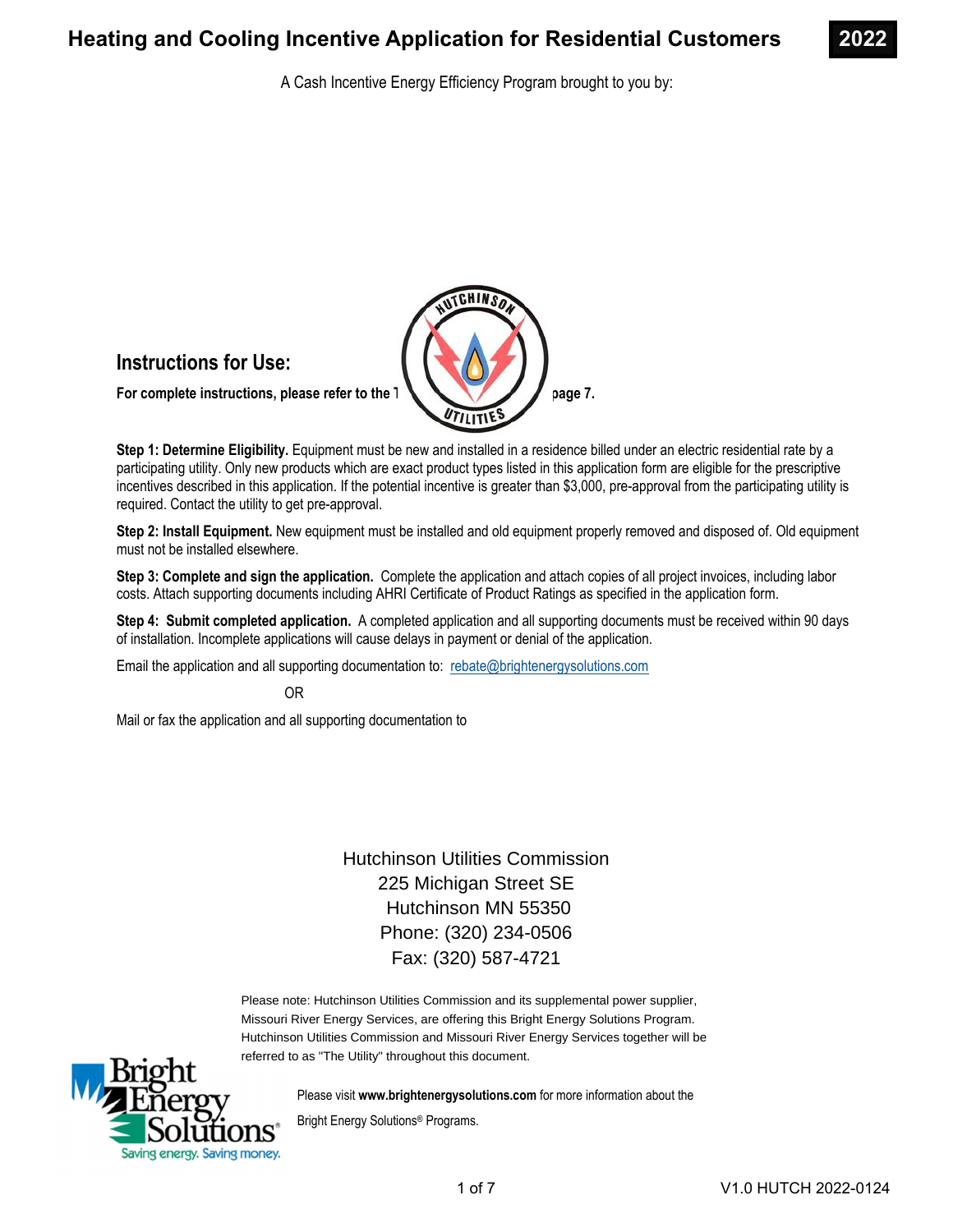|                                          |                                                                                                                                                                      | Phone____________________________ Installation Date______________________________ |          |                               |
|------------------------------------------|----------------------------------------------------------------------------------------------------------------------------------------------------------------------|-----------------------------------------------------------------------------------|----------|-------------------------------|
|                                          |                                                                                                                                                                      |                                                                                   |          |                               |
|                                          | Email Address (By providing your email address, you are granting The Utility permission to send emails regarding this project or updates on our incentive programs.) |                                                                                   |          |                               |
|                                          |                                                                                                                                                                      |                                                                                   | Existing | New Construction              |
| <b>Contractor / Retailer Information</b> |                                                                                                                                                                      |                                                                                   |          |                               |
|                                          |                                                                                                                                                                      |                                                                                   |          |                               |
|                                          |                                                                                                                                                                      | City ST                                                                           |          | $\mathsf{Zip}\_\_\_\_\_\_\_\$ |
|                                          | Email Address (By providing your email address, you are granting The Utility permission to send emails regarding this project or updates on our incentive programs.) |                                                                                   |          |                               |

| <b>Payment Information</b> |                         |                           |                                                              |     |
|----------------------------|-------------------------|---------------------------|--------------------------------------------------------------|-----|
| Payment to be made to: J   | Customer (listed above) | Contractor (listed above) | Alternate Payee (If Alternate Payee, provide details below.) |     |
| Alternate Payee Name       |                         |                           | Phone                                                        |     |
| Mailing Address            |                         | Citv                      |                                                              | /ın |

### **PLEASE INCLUDE THESE REQUIRED DOCUMENTS:**

- **1. AHRI Certificate of Product Ratings for the equipment installed. (This document can be provided by your contractor.)**
- **2. Invoice clearly showing:**
	- **Make and model numbers of equipment installed**
	- **Serial numbers of equipment installed**
	- **Date of installation, installation address, and total project cost**

**2022**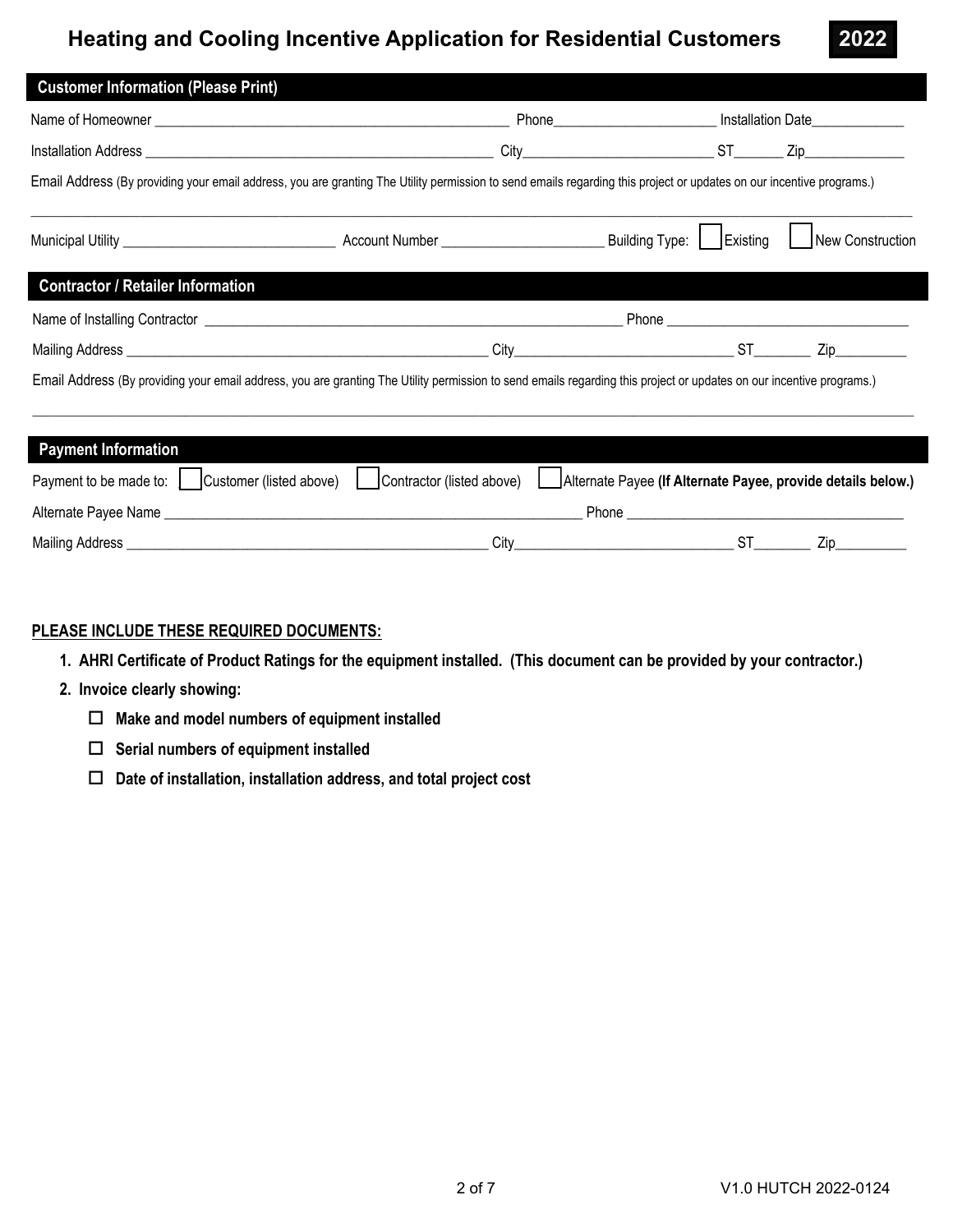**2022** 

|                                | A. Central Air Conditioning Units<br>The Utility reserves the right to load manage (cycle on or off) customer equipment that qualifies for incentives under this program. |                                                                     |                                  |          |       |  |  |  |
|--------------------------------|---------------------------------------------------------------------------------------------------------------------------------------------------------------------------|---------------------------------------------------------------------|----------------------------------|----------|-------|--|--|--|
|                                | <b>Equipment Type</b>                                                                                                                                                     | <b>Minimum Specifications</b>                                       | Incentive                        | Quantity | Total |  |  |  |
| l 0                            | Central Air Conditioner ≤ 5 Tons Split System                                                                                                                             | ENERGY STAR <sup>®</sup> Efficiency Criteria or 15.0 SEER<br>Rating | \$200/Unit                       |          | J     |  |  |  |
| l Q                            | Central Air Conditioner ≤ 5 Tons Split System                                                                                                                             | 18.0 SEER                                                           | \$300/Unit                       |          |       |  |  |  |
| l 0                            | Mini Split/Ductless Air Conditioner                                                                                                                                       | 16.0 SEER                                                           | \$200/Outdoor<br>Condensing Unit |          |       |  |  |  |
| <b>Subtotal Section A   \$</b> |                                                                                                                                                                           |                                                                     |                                  |          |       |  |  |  |

Installation of both the evaporator and condenser coil is required. All efficiency ratings must be stated at standard AHRI full load testing conditions. Efficiency ratings will be verified using the AHRI database (www.ahri

### **B. Air Source Heat Pumps**

 **The Utility reserves the right to load manage (cycle on or off) customer equipment that qualifies for incentives under this program.** 

| <b>Equipment Type</b>                                                                                | <b>Minimum Specifications*</b>                                   | <b>Incentive</b>                          | Quantity | Total |
|------------------------------------------------------------------------------------------------------|------------------------------------------------------------------|-------------------------------------------|----------|-------|
| Air Source Heat Pump**                                                                               | <b>ENERGY STAR</b><br>Efficiency Criteria or 15.0 SEER, 8.5 HSPF | \$200/Unit                                |          |       |
| Air Source Heat Pump**                                                                               | 18.0 SEER, 9.5 HSPF                                              | \$300/Unit                                |          | S     |
| Cold Climate NEEP Listed Heat Pump**                                                                 | NEEP Listed — https://ashp.neep.org/#!/                          | \$300/Unit                                |          | \$    |
| Dual Fuel Air Source Heat Pump ***                                                                   | <b>ENERGY STAR</b><br>Efficiency Criteria or 15.0 SEER, 8.5 HSPF | \$800/unit                                |          |       |
| Dual Fuel Air Source Heat Pump ***                                                                   | 18.0 SEER, 9.5 HSPF                                              | \$1000/unit                               |          | \$    |
| Dual Fuel Cold Climate NEEP Listed Air Source<br>Heat Pump***                                        | NEEP Listed - https://ashp.neep.org/#!/                          | \$1200/unit                               |          |       |
| Mini Split/Ductless Air Source Heat Pump (see<br>Section A for Mini Split/Ductless Air Conditioners) | 16.0 SEER                                                        | \$250 / Outdoor<br><b>Condensing Unit</b> |          | S     |
| □ NEEP Cold Climate Listed Mini Split/Ductless Air<br>Source Heat Pump                               | NEEP Listed — https://ashp.neep.org/#!/                          | \$350 / Outdoor<br>Condensing Unit        |          |       |
| <b>Subtotal Section B</b><br>Þ                                                                       |                                                                  |                                           |          |       |

All efficiency ratings must be stated at standard AHRI full load conditions. Efficiency ratings will be verified using the AHRI database (www.ahridirectory.org).

\*\* Air Source Heat Pumps--Qualifying units are standard split system, furnace or air handler / fan coil integrated for homes with ductwork. Electricity must be the primary heating source in the customer's new or existing home. Replacement of both the evaporator and condenser coil is required.

\*\*\* For the purpose of this incentive a dual-fuel system is a home comfort system that pairs an electric heat pump (primary heat source) with a natural gas, propane, or fuel oil furnace and alternates between the two fuel sources to maximize comfort and efficiency.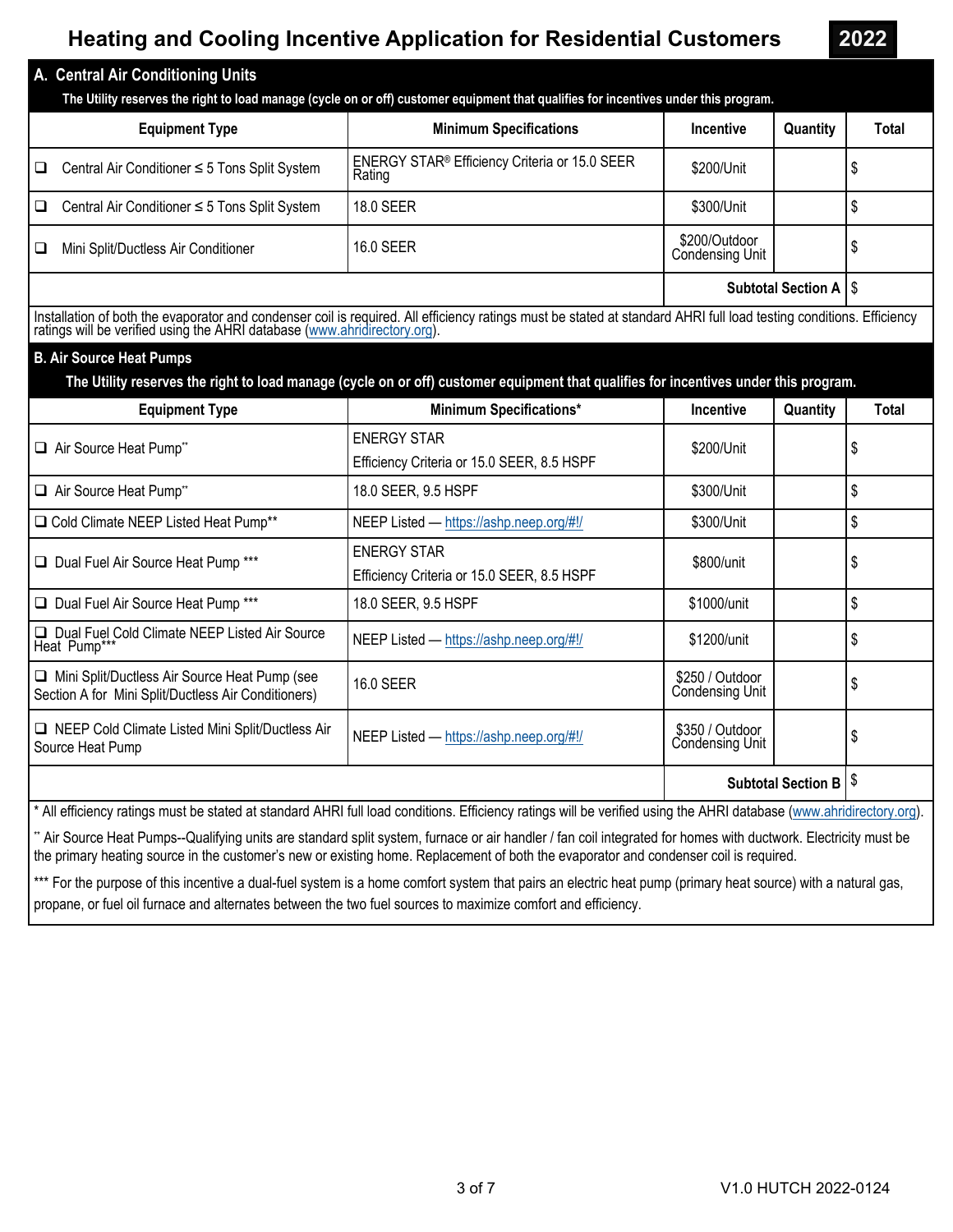| $\overline{\mathsf{C}}$ .<br><b>Geothermal Heat Pumps</b>                                                                                                                                                                                                                                                                                                                                                    |                                                        |     |                      |                      |                                                        |                                            |                                 |                    |
|--------------------------------------------------------------------------------------------------------------------------------------------------------------------------------------------------------------------------------------------------------------------------------------------------------------------------------------------------------------------------------------------------------------|--------------------------------------------------------|-----|----------------------|----------------------|--------------------------------------------------------|--------------------------------------------|---------------------------------|--------------------|
| The Utility reserves the right to load manage (cycle on and off) customer equipment that qualifies for incentives under this program.                                                                                                                                                                                                                                                                        |                                                        |     |                      |                      |                                                        |                                            |                                 |                    |
| <b>Installed Equipment</b>                                                                                                                                                                                                                                                                                                                                                                                   | Size (Tons)*<br><b>Based on</b><br>Cooling<br>Capacity | Qty | Total<br><b>Tons</b> | Incentive<br>Per Ton | Minimum Effi-<br>ciency**                              | <b>Rated Full</b><br>Load EER**            | <b>Rated Full</b><br>Load COP** | Total<br>Incentive |
| Closed Loop Water to Air<br>Ground Source Heat Pump<br>< 11.25 Tons (<135,000 Btu/h)<br>Per Unit                                                                                                                                                                                                                                                                                                             |                                                        |     |                      | \$200/ton            | <b>ENERGY STAR®</b><br>(Tier 3)<br>17.1 EER<br>3.6 COP |                                            |                                 | \$                 |
| Open Loop Water to Air Ground<br>Source Heat Pump<br>< 11.25<br>Tons (<135,000 BTU/h) Per<br>Unit                                                                                                                                                                                                                                                                                                            |                                                        |     |                      | \$200/ton            | <b>ENERGY STAR®</b><br>(Tier 3)<br>21.1 EER<br>4.1 COP |                                            |                                 | \$                 |
| Closed Loop Water to Water<br>Ground Source Heat Pump<br>< 11.25 Tons (135,000 Btu/h)<br>Per Unit                                                                                                                                                                                                                                                                                                            |                                                        |     |                      | \$200/ton            | <b>ENERGY STAR®</b><br>(Tier 3)<br>16.1 EER<br>3.1 COP |                                            |                                 | \$                 |
| Open Loop Water to Water<br>Ground Source Heat Pump<br>< 11.25 Tons (135,000 Btu/h)<br>Per Unit                                                                                                                                                                                                                                                                                                              |                                                        |     |                      | \$200/ton            | <b>ENERGY STAR®</b><br>(Tier 3)<br>20.1 EER<br>3.5 COP |                                            |                                 | \$                 |
| Direct Geoexchange (DGX)<br>< 11.25 Tons (135,000 Btu/h)<br>Per Unit                                                                                                                                                                                                                                                                                                                                         |                                                        |     |                      | \$200/ton            | <b>ENERGY STAR®</b><br>(Tier 3)<br>16.0 EER<br>3.6 COP |                                            |                                 | \$                 |
| Desuperheater Bonus (Presence of Desuperheater Must Be Clearly Stated On Invoice)<br>A desuperheater is used to heat domestic hot water for the business.                                                                                                                                                                                                                                                    |                                                        |     |                      |                      |                                                        | Desuperheater Incentive:<br>x \$250<br>Qty |                                 | \$                 |
|                                                                                                                                                                                                                                                                                                                                                                                                              |                                                        |     |                      |                      |                                                        |                                            | <b>Subtotal Section C: \$</b>   |                    |
| <b>Geothermal Heat Pump Manufacturer:</b>                                                                                                                                                                                                                                                                                                                                                                    |                                                        |     |                      |                      |                                                        |                                            |                                 |                    |
| <b>Installed Model Numbers</b>                                                                                                                                                                                                                                                                                                                                                                               |                                                        |     |                      |                      | <b>Installed Serial Numbers:</b>                       |                                            |                                 |                    |
| PLEASE ATTACH THE FOLLOWING REQUIRED DOCUMENTS:                                                                                                                                                                                                                                                                                                                                                              |                                                        |     |                      |                      |                                                        |                                            |                                 |                    |
| 1)<br>AHRI Certificate of Product Ratings for the equipment installed. If available this document can be provided by your contractor. If the certificate is not available, please<br>include a manufacturer's spec sheet that clearly shows efficiency ratings at standard AHRI testing conditions.                                                                                                          |                                                        |     |                      |                      |                                                        |                                            |                                 |                    |
| 2)<br>Invoice clearly showing proof of purchase including model numbers, date of installation, installation address, and total project cost, and stating that a desuperheater is<br>present if applicable.                                                                                                                                                                                                   |                                                        |     |                      |                      |                                                        |                                            |                                 |                    |
| The newly installed geothermal heat pump must be the primary heating and cooling source for the home. All equipment installed must be new and all equipment removed<br>must be properly disposed of - not reused or sold. Incentive is limited to units with full load cooling size less than 11.25 tons. Desuperheater incentive only -applies to new<br>installations of qualifying geothermal heat pumps. |                                                        |     |                      |                      |                                                        |                                            |                                 |                    |
| *Size is based on full load cooling capacity at AHRI standard testing conditions.                                                                                                                                                                                                                                                                                                                            |                                                        |     |                      |                      |                                                        |                                            |                                 |                    |
| **All efficiency ratings must be stated at standard AHRI testing conditions. Units not listed at www.energystar.gov as ENERGY STAR qualified must meet equivalent minimum<br>efficiency standards to be eligible. For multistage<br>part load efficiency ratings.                                                                                                                                            |                                                        |     |                      |                      |                                                        |                                            |                                 |                    |

**2022**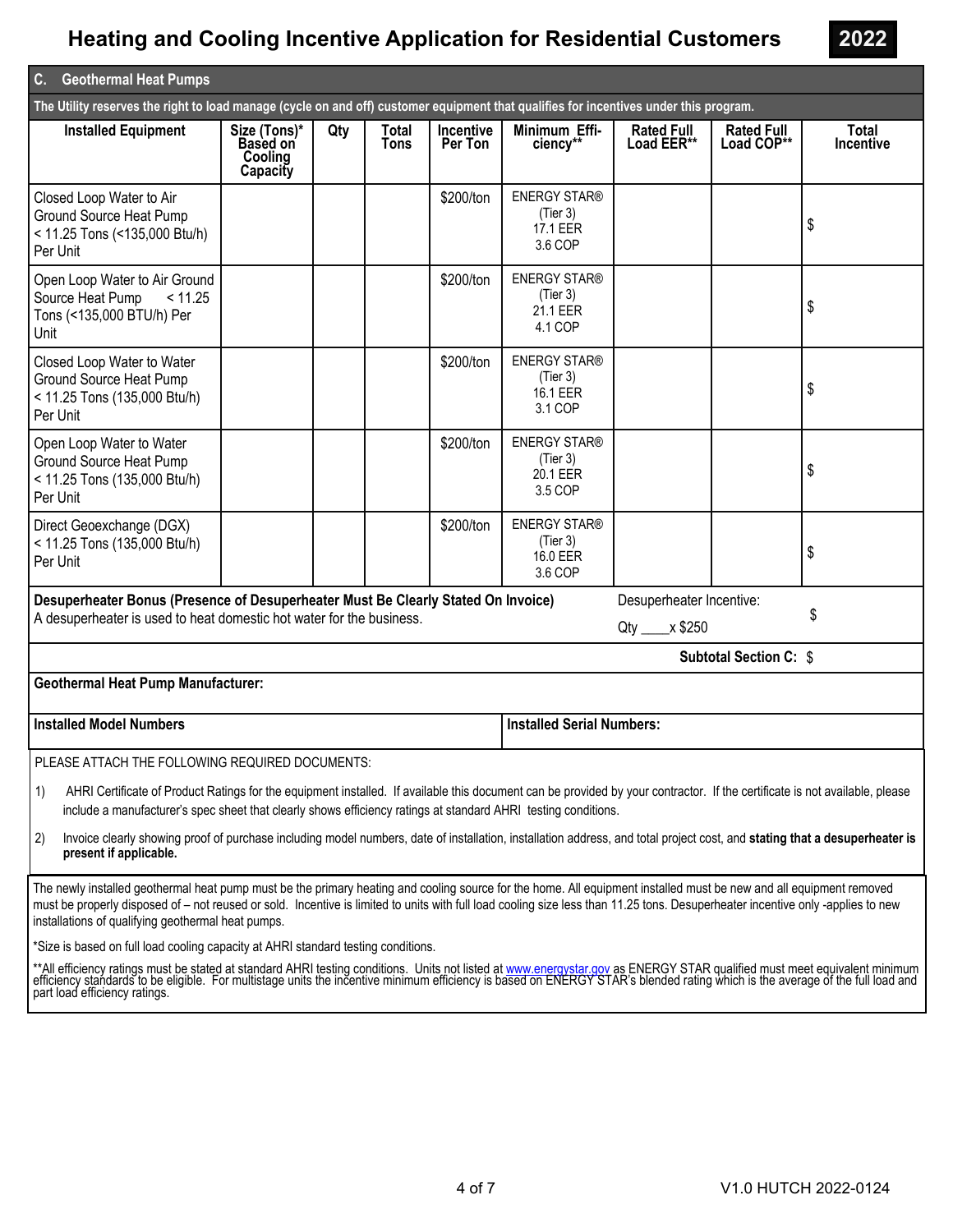2022

| <b>Natural Gas Furnaces and Boilers</b><br>$\mathbf{0}$                                                                                                              |                                   |                                        |       |             |                    |          |       |
|----------------------------------------------------------------------------------------------------------------------------------------------------------------------|-----------------------------------|----------------------------------------|-------|-------------|--------------------|----------|-------|
| Incentives for programmable thermostats are available only when installed with a natural gas furnace or boiler.                                                      |                                   |                                        |       |             |                    |          |       |
| <b>Equipment Type</b>                                                                                                                                                | Minimum Specifi-<br>cations       | <b>AHRI Reference</b><br><b>Number</b> | AFUE* | Input BTUH* | Incentive/<br>Unit | Quantity | Total |
| □ Natural Gas Furnace                                                                                                                                                | AFUE 95%-95.9%                    |                                        |       |             | \$300/unit         |          | S     |
| □ Natural Gas Furnace                                                                                                                                                | AFUE $\geq 96\%$                  |                                        |       |             | \$350/unit         |          | S     |
| Natural Gas Boiler                                                                                                                                                   | AFUE $\geq 90\%$                  |                                        |       |             | \$300/unit         |          |       |
|                                                                                                                                                                      | Subtotal Section D:   \$          |                                        |       |             |                    |          |       |
| PLEASE ATTACH THE FOLLOWING REQUIRED DOCUMENTS:                                                                                                                      |                                   |                                        |       |             |                    |          |       |
| AHRI Certificate or Product Ratings for the equipment installed. (This document can be provided by your contractor.)<br>1)                                           |                                   |                                        |       |             |                    |          |       |
| Invoice clearly showing proof of purchase including manufacturer's name, model numbers, date of installation, installation address, and total project<br>2)<br>cost. |                                   |                                        |       |             |                    |          |       |
| All equipment installed must be new and all equipment removed must be properly disposed of-not reused or sold.                                                       |                                   |                                        |       |             |                    |          |       |
| *AFUE: Annual Fuel Utilization Efficiency                                                                                                                            |                                   |                                        |       |             |                    |          |       |
| **BTUH: British Thermal Unites (BTU) per hour                                                                                                                        |                                   |                                        |       |             |                    |          |       |
|                                                                                                                                                                      | E. ENERGY STAR® Smart Thermostats |                                        |       |             |                    |          |       |

| The Utility reserves the right to load manage (cycle on or off) customer equipment that qualifies for incentives under this program |                                         |                             |                             |  |                            |  |  |
|-------------------------------------------------------------------------------------------------------------------------------------|-----------------------------------------|-----------------------------|-----------------------------|--|----------------------------|--|--|
| <b>Equipment Type</b>                                                                                                               | <b>Minimum</b><br><b>Specifications</b> | <b>Equipment Controlled</b> | Incentive Per<br>Thermostat |  | Quantity   Total Incentive |  |  |

| $\Box$ ENERGY STAR® certified<br><b>Smart Thermostat</b><br>Controlling Natural Gas Heat Sys-<br>tems                                                                                             | Not to Exceed 3<br>Per Household<br>Annually | $\Box$ Natural Gas Furnace With Central Air Conditioning<br>□ Natural Gas Furnace With NO Central Air Conditioning<br>Natural Gas Boiler With Central Air Conditioning<br>□ Natural Gas Boiler With NO Central Air Conditioning | $$75/$ unit |  |  |
|---------------------------------------------------------------------------------------------------------------------------------------------------------------------------------------------------|----------------------------------------------|---------------------------------------------------------------------------------------------------------------------------------------------------------------------------------------------------------------------------------|-------------|--|--|
| $\Box$ ENERGY STAR® certified<br><b>Smart Thermostat</b><br>Controlling Central Air Conditioning<br>(For Thermostats That Do Not<br>Qualify for the Natural Gas Ther-<br>móstat Incentives Above) | Not to Exceed 3<br>Per Household<br>Annually | $\Box$ Fuel Oil or Propane Furnace With Central Air Conditioning<br>□Electric Furnace With Central Air Conditioning<br>Heat Pump Heating and Cooling<br>□Geothermal Heating and Cooling<br>□ Central Air Conditioning Only      | $$25/$ unit |  |  |
| <b>Subtotal Section E: IS</b>                                                                                                                                                                     |                                              |                                                                                                                                                                                                                                 |             |  |  |
| PLEASE ATTACH THE FOLLOWING REQUIRED DOCUMENTS:                                                                                                                                                   |                                              |                                                                                                                                                                                                                                 |             |  |  |
| 11                                                                                                                                                                                                |                                              | loveigo electrical proportion and of purchase including model pumbers and total cost including labor if installed by a contractor                                                                                               |             |  |  |

1) Invoice clearly showing proof of purchase including model numbers and total cost including labor if installed by a contractor.

| F. Natural Gas Water Heaters (ENERGY STAR® Qualified) |                               |                           |          |                        |  |  |  |
|-------------------------------------------------------|-------------------------------|---------------------------|----------|------------------------|--|--|--|
| Equipment                                             | Criteria                      | <b>Incentive Per Unit</b> | Quantity | <b>Total Incentive</b> |  |  |  |
| □ Storage (Tank Type) Water Heater ≤ 55 gal           | <b>ENERGY STAR® compliant</b> | \$100                     |          |                        |  |  |  |
| □Whole Home Tankless Water Heater                     | <b>ENERGY STAR® compliant</b> | \$300                     |          |                        |  |  |  |
|                                                       |                               |                           |          |                        |  |  |  |

Subtotal Section F: \$

### PLEASE ATTACH THE FOLLOWING REQUIRED DOCUMENTS:

1) Invoice clearly showing proof of purchase including model numbers and total cost including labor if installed by a contractor.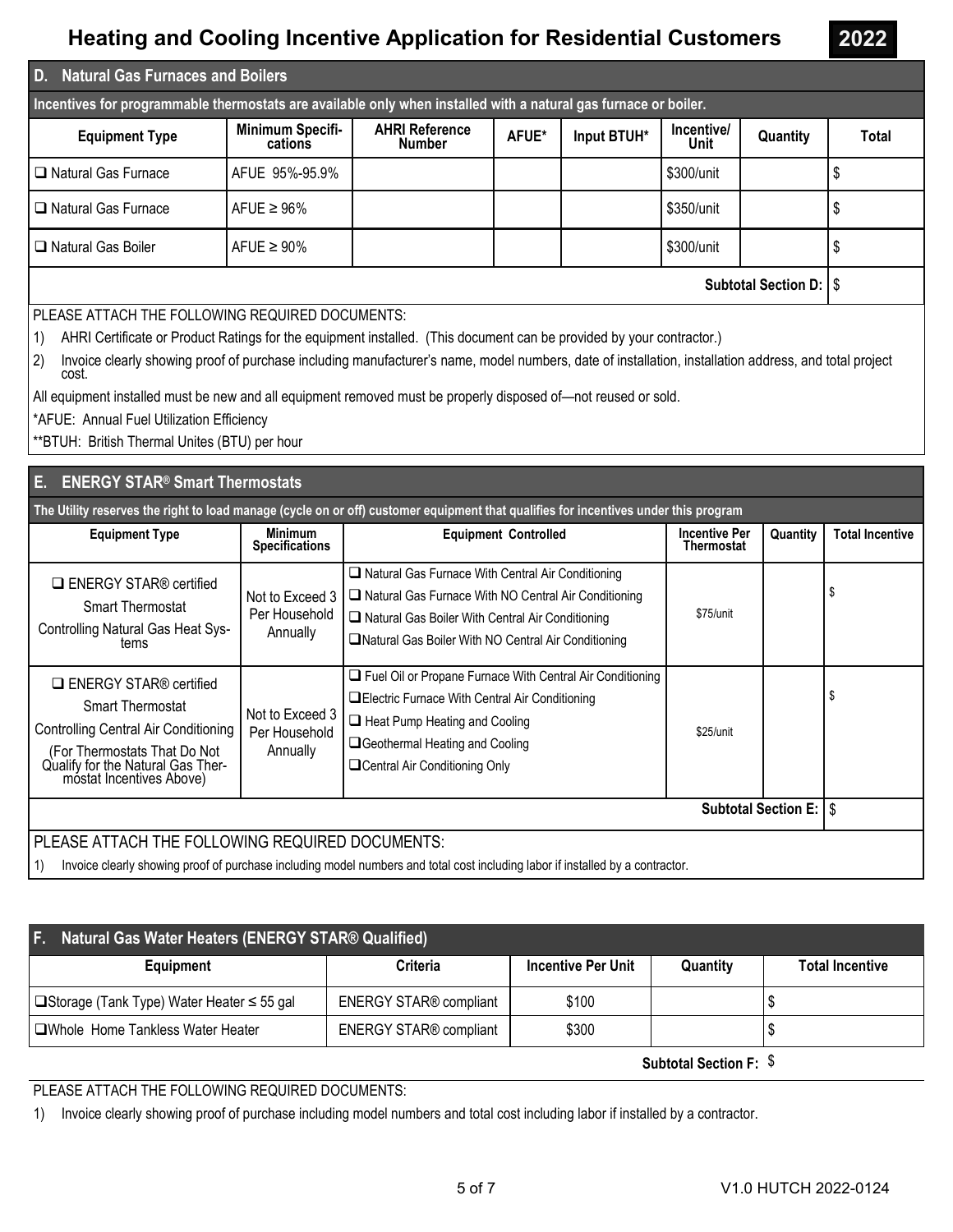**2022** 

| G. Heat Pump Water Heaters (ENERGY STAR 55 Gallon and Smaller Qualified Self-Contained Units Only)*<br>The Utility reserves the right to load manage (cycle on or off) customer equipment that qualifies for incentives under this program |          |                                                |                                                                         |                                      |                              |                    |  |
|--------------------------------------------------------------------------------------------------------------------------------------------------------------------------------------------------------------------------------------------|----------|------------------------------------------------|-------------------------------------------------------------------------|--------------------------------------|------------------------------|--------------------|--|
| Make/Model #                                                                                                                                                                                                                               | Serial # | <b>Tank Size</b>                               | <b>Minimum Efficiency</b>                                               | <b>Rated EF</b><br><b>Efficiency</b> | <b>Incentive</b><br>Per Unit | Total<br>Incentive |  |
|                                                                                                                                                                                                                                            |          | Must be 55 Gallons or<br>Smaller<br>GAL        | <b>ENERGY STAR Efficiency Criteria</b><br>Energy Factor (EF) $\geq 2.0$ |                                      | \$150                        | \$                 |  |
|                                                                                                                                                                                                                                            |          | Must be 55 Gallons or<br>Smaller<br><b>GAL</b> | <b>ENERGY STAR Efficiency Criteria</b>                                  |                                      | \$150                        | \$                 |  |
| Subtotal Section E: $\sqrt[5]{ }$<br>*Please attach manufacturer's specification sheet showing model number and energy factor (EF).                                                                                                        |          |                                                |                                                                         |                                      |                              |                    |  |

| <b>Summary of Incentives</b>                         |  |
|------------------------------------------------------|--|
| Subtotal Section A: Central Air Conditioning Units   |  |
| Subtotal Section B: Air Source Heat Pumps            |  |
| Subtotal Section C: Geothermal Heat Pumps            |  |
| Subtotal Section D: Natural Gas Furnaces and Boilers |  |
| Subtotal Section E: Energy Star® Smart Thermostats   |  |
| Subtotal Section F: Natural Gas Water Heaters        |  |
| Subtotal Section G: Heat Pump Water Heaters          |  |
|                                                      |  |

### **Customer Certifications and Signature**

I hereby certify that: 1. The information contained in this application is accurate and complete; 2. All installation is complete and the unit(s) is operational prior to submitting application; 3. All rules of this incentive program have been followed; and 4. I have read and understand the terms and conditions applicable to this incentive program as set forth in this application, including those set forth on the last page of this application form.

I agree to verification of equipment installation which may include a site inspection by a program or utility representative. I understand that I am not allowed to receive more than one incentive from this program on any piece of equipment. I agree to indemnify, defend, hold harmless and release The Utility from any claims, damages, liabilities, costs and expenses (including reasonable attorneys' fees) arising from or relating to the removal, disposal, installation or operation of any equipment or related materials in connection with the programs described in this application, including any incidental, special or consequential damages.

Please sign and complete all information below.

| Homeowner Signature | <b>Print Name</b> | Date |
|---------------------|-------------------|------|
|                     |                   |      |

| <b>Member Utility Use Only</b>    |                      |                      | Date Received: |
|-----------------------------------|----------------------|----------------------|----------------|
| Pre-Inspected?                    | $\Box$ Yes $\Box$ No | Date Pre-Inspected:  | Initials:      |
| Post-Inspected?                   | $\Box$ Yes $\Box$ No | Date Post-Inspected: | Initials:      |
| Incentive Approved?               | $\Box$ Yes $\Box$ No | Amount \$            | Date Approved: |
| Utility or Program Representative |                      |                      |                |